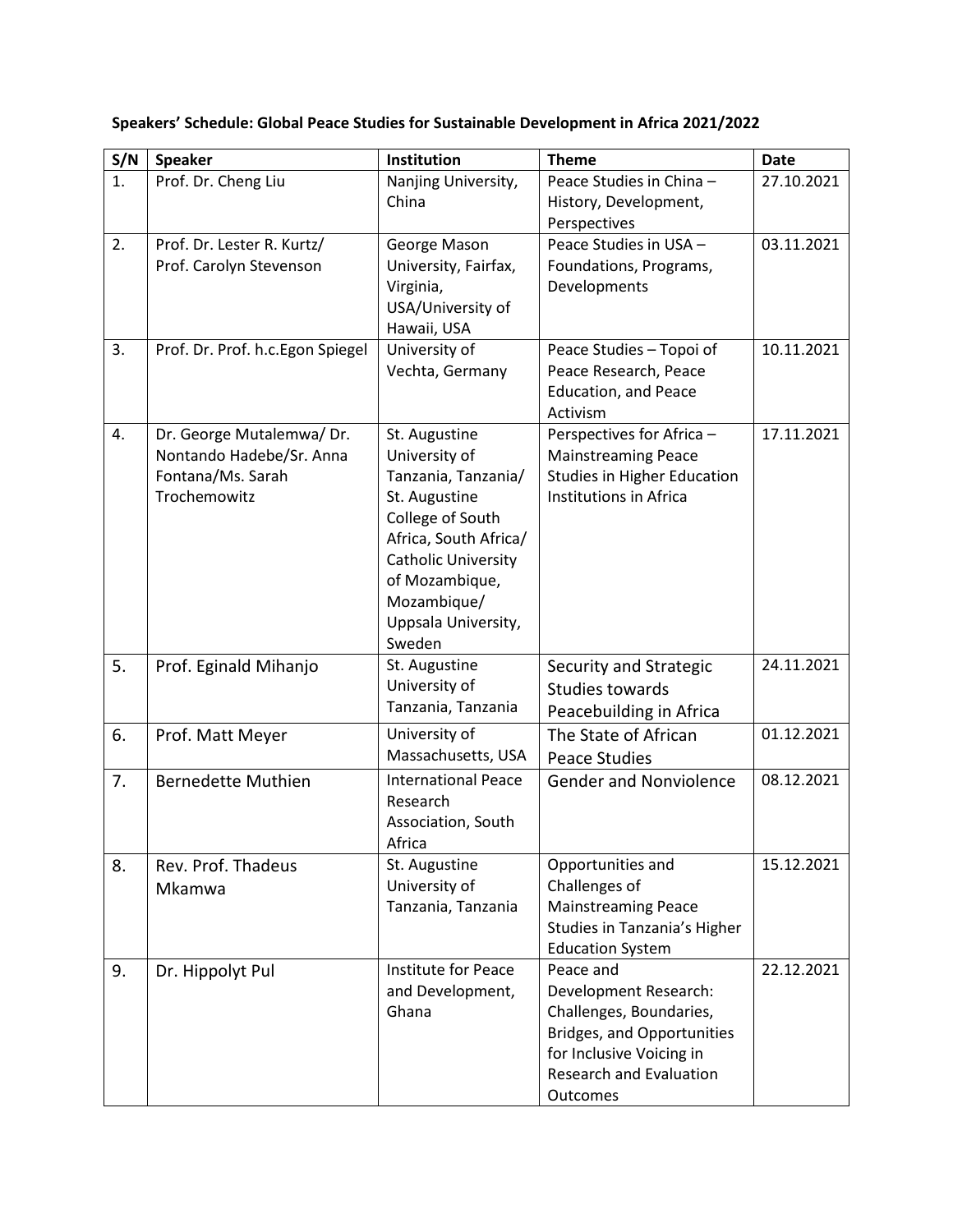| 10. | Prof. Vidya Jain/<br>Prof. Matt Meyer | University of<br>Rajasthan Jaipur,<br>India/ University of<br>Massachusetts, USA                               | <b>Gandhi and Sustainable</b><br>Development/<br>Remembering Archbishop<br><b>Desmond Tutu</b>                         | 12.01.2022 |
|-----|---------------------------------------|----------------------------------------------------------------------------------------------------------------|------------------------------------------------------------------------------------------------------------------------|------------|
| 11. | Prof. Dr. Gordon Mitchell             | German Jordanian<br>University, Jordan                                                                         | Applied Humanities and<br>Social Sciences in a<br>Pedagogy of Peacebuilding                                            | 19.01.2022 |
| 12. | Prof. Geoffrey Thomas Harris          | <b>International Centre</b><br>of Nonviolence:<br>Durban University of<br>Technology, South<br>Africa          | Setting up a Peace Studies<br>Programme in an African<br>University: Opinions and<br>Guidelines                        | 26.01.2022 |
| 13  | Dr. Mariam Kurtz                      | Jimmy and Rosalynn<br>Carter School for<br>Peace and Conflict<br>Resolution, George<br><b>Mason University</b> | <b>Extraction of African</b><br>Resources                                                                              | 02.02.2022 |
| 14. | Prof. Bill Headley, CSSP              | Catholic<br>Peacebuilding<br>Network/University<br>of San Diego, USA                                           | Collaborative<br>Peacebuilding: CPN's Story                                                                            | 09.02.2022 |
| 15. | Prof. Stellan Vinthagen               | University of<br>Massachusetts, USA                                                                            | Going beyond "protest":<br>The power of "constructive<br>resistance"                                                   | 16.02.2022 |
| 16. | Prof. Maria Isabel Gil Espinosa       | <b>Pontifical Xavierian</b><br>University<br>(Pontificia<br>Universidad<br>Javeriana),<br>Colombia             | War and Peacebuilding<br>from an Ethical Perspective                                                                   | 23.02.2022 |
| 17. | Prof. Daniela Irrera                  | University of<br>Catania, Italy                                                                                | Using simulations for<br>teaching Peace: the Game<br>of Peace model                                                    | 02.03.2022 |
| 18. | Prof. Dr. Prof. h.c. Egon<br>Spiegel  | University of<br>Vechta, Germany                                                                               | Ukraine - Now What?<br>Questions to Peace and<br><b>Conflict Studies</b>                                               | 09.03.2022 |
| 19. | Dr. Nikolas Krause                    | Nanjing University,<br>China                                                                                   | Approaching Trauma                                                                                                     | 16.03.2022 |
| 20. | Prof. Helen Ware                      | University of New<br>England, Australia                                                                        | The Complex Relationship<br>between Peace and<br>Development in Africa                                                 | 23.03.2022 |
| 21. | <b>Magnus Frampton</b>                | University of<br>Vechta, Germany                                                                               | Social Work and Peace<br><b>Education: Making the</b><br>connections<br>from Social Work's<br>beginnings to the modern | 30.03.2022 |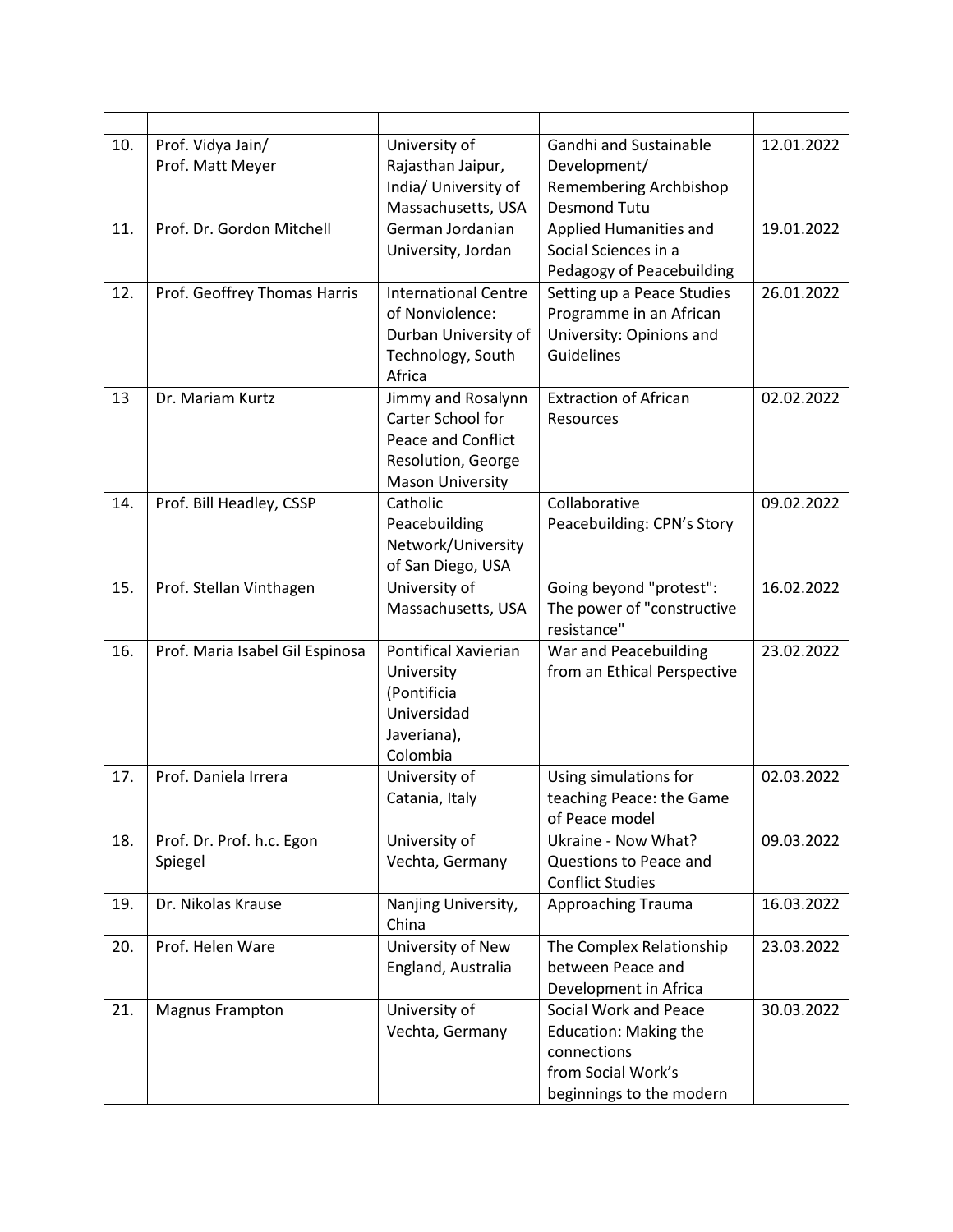|     |                                   |                                 | profession                       |            |
|-----|-----------------------------------|---------------------------------|----------------------------------|------------|
| 22. | Dr. Ronald Kiyimba                | <b>Uganda</b>                   | <b>Rethinking Peace</b>          | 06.04.2022 |
|     |                                   | <b>International Cities</b>     | <b>Knowledge in Africa</b>       |            |
|     |                                   | of Peace                        |                                  |            |
| 23. | Prof. Dr. Prof. h.c. Egon Spiegel | University of                   | Nonviolence against Violent      | 13.04.2022 |
|     |                                   | Vechta, Germany                 | <b>Relationships and Violent</b> |            |
|     |                                   |                                 | <b>Behaviour in School</b>       |            |
| 24. | Dr. Caesar Montevecchio           | Catholic                        | <b>TBA</b>                       | 20.04.2022 |
|     |                                   | Peacebuilding                   |                                  |            |
|     |                                   | Network (CPN),                  |                                  |            |
|     |                                   | University of Notre             |                                  |            |
|     |                                   | Dame, USA                       |                                  |            |
| 25. | Prof. Donna Pido                  | <b>TBA</b>                      | <b>TBA</b>                       | 27.04.2022 |
| 26. | Joseph Ebulu-Otim                 | Freelance graphic               | "Sowing the Seeds of Peace       | 04.05.2022 |
|     |                                   | designer, Gaborone,             | through the Arts"                |            |
|     |                                   | <b>Botswana</b>                 |                                  |            |
| 27. | Dr. Hanna Muzee                   | Centre for African              | 'Walk to work' Protest and       | 11.05.2022 |
|     |                                   | <b>Studies University of</b>    | Non-violent action in            |            |
|     |                                   | Cape Town, South                | Contemporary Uganda              |            |
|     |                                   | Africa                          |                                  |            |
| 28. | Prof. Klaus Larres                | Richard M. Krasno               | <b>TBA</b>                       | 18.05.2022 |
|     |                                   | Distinguished                   |                                  |            |
|     |                                   | Professor, UNC-                 |                                  |            |
|     |                                   | Chapel Hill, USA                |                                  |            |
| 29. | Dr. Susan Mwangi                  | School of                       | <b>Teaching and Researching</b>  | 25.05.2022 |
|     |                                   | Humanities and                  | on Peace and Justice in the      |            |
|     |                                   | Social Sciences,                | <b>Context of Pandemics</b>      |            |
|     |                                   | Kenyatta University,            |                                  |            |
|     |                                   | Kenya                           |                                  |            |
| 30. | Dr. Albert Tibaijuka              | St. Augustine                   | Contested Interests and the      | 01.06.2022 |
|     |                                   | University of                   | Changing forms of Mine-          |            |
|     |                                   | Tanzania                        | Community Dialogue in            |            |
|     |                                   |                                 | Geita, Tanzania                  |            |
| 31. | Dr. Presley Ifukor                | Chair and Research              | "Alone Together": Peace          | 08.06.2022 |
|     |                                   | Director, Alberta               | through Gospel Musical           |            |
|     |                                   | <b>Centre for Emerging</b>      | Performance                      |            |
|     |                                   | Democracies,                    |                                  |            |
|     |                                   | Alberta, Canada                 |                                  |            |
| 32. | Dr. Muhammad Sameer               | <b>Global Ethic</b>             | Climate Change and               | 15.06.2022 |
|     | Murtaza                           | Foundation                      | <b>Ecological Awareness: The</b> |            |
|     |                                   | Tübingen, Germany               | Place of Religions in a World    |            |
|     |                                   |                                 | of Conflict                      |            |
| 33. | Dr. Nik Krause                    | University of                   | TBA                              | 22.06.2022 |
| 34. | Prof. Andreas                     | Nanjing, China<br>University of | <b>TBA</b>                       | 29.06.2022 |
|     | Oberprantacher/ Prof. Rina        | Innsbruck, Austria              |                                  |            |
|     | Alluri                            |                                 |                                  |            |
|     |                                   |                                 |                                  |            |